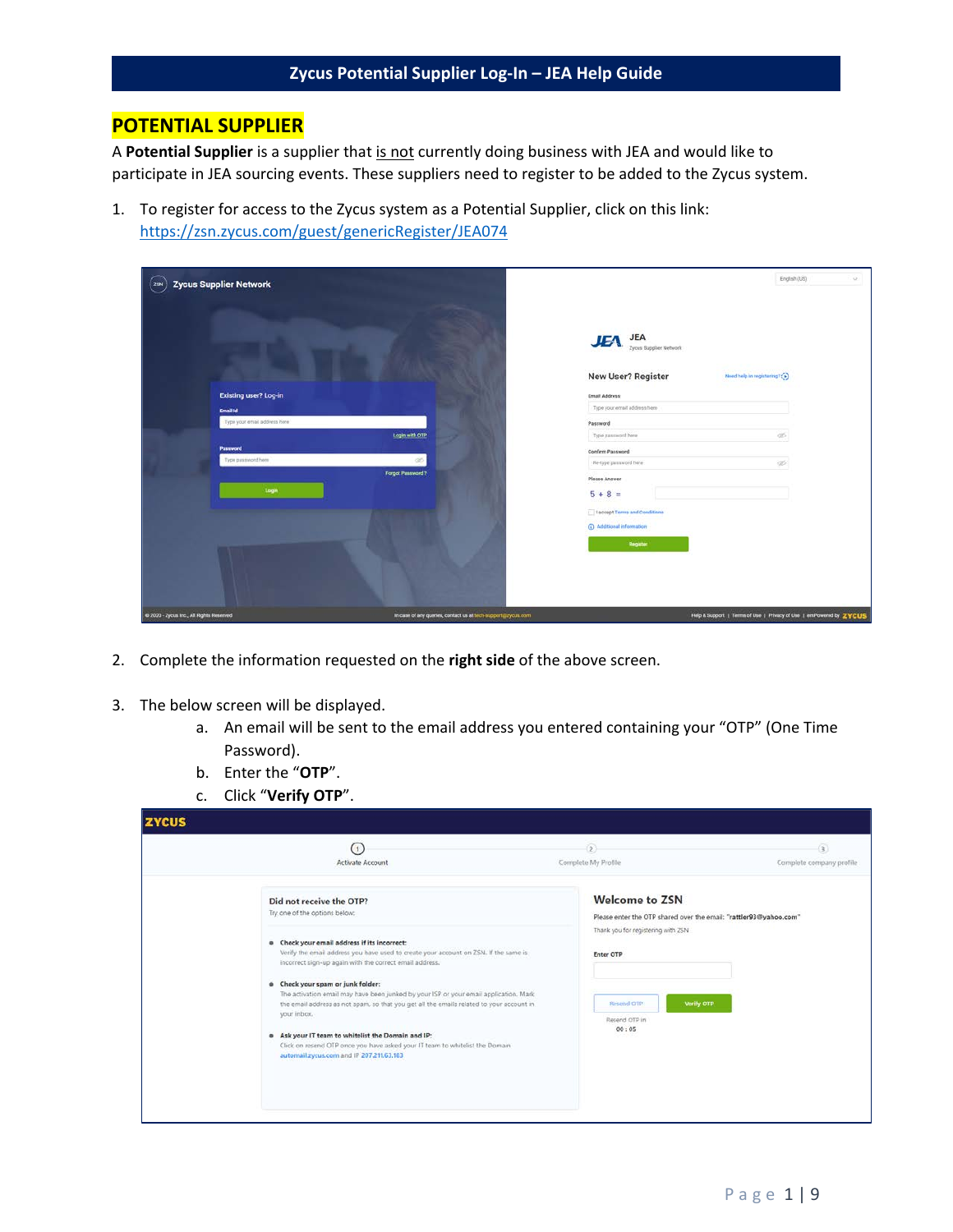4. The below screen will be displayed. Please enter the requested information and click "**Submit**".

| <b>ZYCUS</b>               |                               |        |                                |                                           |               |      |        |
|----------------------------|-------------------------------|--------|--------------------------------|-------------------------------------------|---------------|------|--------|
|                            |                               |        | Account activated successfully |                                           |               |      |        |
|                            | $\bullet$<br>Activate Account |        | $\odot$<br>Complete My Profile | $\frac{1}{2}$<br>Complete company profile |               |      |        |
|                            |                               |        |                                |                                           | Contact Us    | Help | Logout |
|                            |                               |        |                                |                                           |               |      |        |
| Account Details & Settings |                               |        |                                |                                           |               |      |        |
| First Name*                |                               |        | Last Name*                     |                                           |               |      |        |
| Display Name*              |                               |        | Job Title * 0                  |                                           |               |      |        |
| Phone*                     |                               |        | Fax                            |                                           |               |      |        |
| Time Zone *                |                               |        | Number Format *:               |                                           |               |      |        |
| America/New_York           |                               |        | #,###,###,##                   |                                           |               |      |        |
| Date Format *              |                               |        | Time Format *                  |                                           |               |      |        |
| Select                     |                               | $\sim$ | 24 Hours                       |                                           |               |      |        |
| Currency *                 |                               |        | Language*                      |                                           |               |      |        |
| USD - US Dollar            |                               | $\sim$ | English (US)                   |                                           | $\mathcal{C}$ |      |        |
|                            |                               |        |                                |                                           |               |      |        |
|                            |                               |        | Submit                         |                                           |               |      |        |

- 5. The below screen will be displayed. Click "**Let's Get Started**".
	- a. Please note steps 5, 6, 7 and 8 must be completed in order to view and participate in JEA sourcing events.

| Hi Rita, Thank you for registering on our Supplier Network.<br>Please create your company profile for JEA to connect with them.<br><b>Profile Incomplete</b><br>JEA. |                    |
|----------------------------------------------------------------------------------------------------------------------------------------------------------------------|--------------------|
| LET'S GET STARTED                                                                                                                                                    | I'LL DO THIS LATER |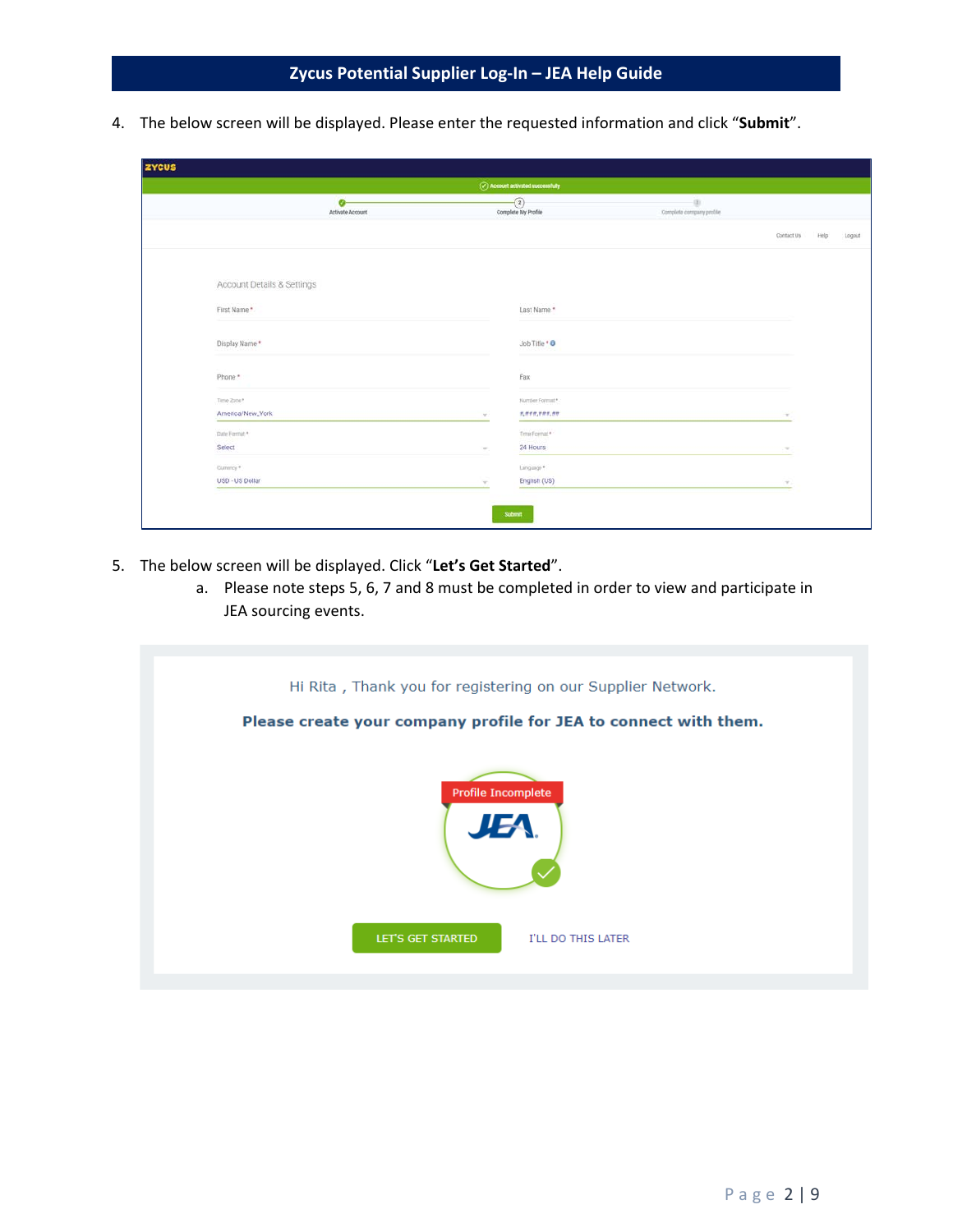6. The below screen will be displayed. Please enter the requested information and click "**Create**".

| <b>E</b> ZYCUS                                                             |                                          |                                                                |                                                                              |  |
|----------------------------------------------------------------------------|------------------------------------------|----------------------------------------------------------------|------------------------------------------------------------------------------|--|
| $\begin{bmatrix} 1 \\ 0 \\ \text{Home} \end{bmatrix}$<br><b>JEA</b><br>JEA | <b>JEA</b><br><b>REFERENCE DOCUMENTS</b> |                                                                |                                                                              |  |
|                                                                            |                                          | <b>Company Registration Form</b><br>* Indicates required field |                                                                              |  |
|                                                                            |                                          | Company Information                                            |                                                                              |  |
|                                                                            |                                          | * Company                                                      |                                                                              |  |
|                                                                            |                                          | " Address Type                                                 | Procurement Address<br>v                                                     |  |
|                                                                            |                                          |                                                                | For field Address1 and PO Box Number, alleast any one field should be filled |  |
|                                                                            |                                          | * Address1                                                     |                                                                              |  |
|                                                                            |                                          | Address2                                                       |                                                                              |  |
|                                                                            |                                          | Address3                                                       |                                                                              |  |
|                                                                            |                                          | * PO Box Number                                                |                                                                              |  |
|                                                                            |                                          | <sup>*</sup> Country                                           | United States<br>$\checkmark$                                                |  |
|                                                                            |                                          | * State                                                        | $\checkmark$                                                                 |  |
|                                                                            |                                          | $^{\circ}$ City                                                |                                                                              |  |
|                                                                            |                                          | * Zip / Postal Code                                            |                                                                              |  |
|                                                                            |                                          | * Business Phone                                               |                                                                              |  |
|                                                                            |                                          | <b>Business Fax</b>                                            |                                                                              |  |
|                                                                            |                                          |                                                                | Create Back                                                                  |  |

- 7. The below screen will be displayed. Please read through the Supplier Terms and Conditions.
	- a. "**Check**" the box indicating you have read and agree to the Supplier Terms and Conditions.
	- b. Click "**Continue**".

|                      | ₹ zycus |                                                                                                                                                                                                                                                                                                                                                                                                                                                                                                                                                                                                                                                              |
|----------------------|---------|--------------------------------------------------------------------------------------------------------------------------------------------------------------------------------------------------------------------------------------------------------------------------------------------------------------------------------------------------------------------------------------------------------------------------------------------------------------------------------------------------------------------------------------------------------------------------------------------------------------------------------------------------------------|
| $\Box$<br>Home<br>ÆА |         | <b>JEA</b><br><b>REFERENCE DOCUMENTS</b>                                                                                                                                                                                                                                                                                                                                                                                                                                                                                                                                                                                                                     |
|                      |         | <b>Supplier Terms and Conditions</b>                                                                                                                                                                                                                                                                                                                                                                                                                                                                                                                                                                                                                         |
|                      |         | In order to register and log into the Zycus Supplier Network the ("Portal"), you must read and agree to the terms and conditions set forth below and linked to<br>below, which may be updated from time to time ("Terms"). By continuing to use the Portal, you agree to the updated Terms.                                                                                                                                                                                                                                                                                                                                                                  |
|                      |         | <b>JEA Supplier Business Conduct</b>                                                                                                                                                                                                                                                                                                                                                                                                                                                                                                                                                                                                                         |
|                      |         | JEA is firmly committed to conducting business with the highest integrity and in compliance with the letter and spirit of the law. All suppliers of products or<br>services to JEA (each a "Supplier") are required to comply with these Terms. Any failure to comply with these Terms may result in immediate termination of<br>the Supplier"s business relationship with JEA.                                                                                                                                                                                                                                                                              |
|                      |         | Ethics: Suppliers shall comply with all JEA and City of Jacksonville ordinances, policies and procedures regarding Ethics.                                                                                                                                                                                                                                                                                                                                                                                                                                                                                                                                   |
|                      |         | Avoid Conflicts of Interest: Suppliers must avoid any interaction with a JEA employee that may conflict, or appear to conflict, with that employee acting in the<br>best interest of JEA. Additionally, JEA is prohibited by its Charter from awarding contracts to JEA officers or employees, or in which a JEA officer or<br>employee has a financial interest.                                                                                                                                                                                                                                                                                            |
|                      |         | Gifts: JEA"s Gift Policy and Section 602.701 of the City of Jacksonville ordinance and Florida Statue 112.312 and all other laws. No officer or employee of<br>JEA shall knowingly accept, directly or indirectly, any one gift with a value greater than \$100 or an accumulation of gifts in any one calendar year that<br>exceeds \$250 from any person or business entity that the officer or employee knows.                                                                                                                                                                                                                                            |
|                      |         | Public Procurement and Fair Competition: Suppliers must comply with the JEA Procurement Code and all applicable ordinances and laws regarding public<br>procurement.                                                                                                                                                                                                                                                                                                                                                                                                                                                                                         |
|                      |         | Social Security Numbers: Supplier should not provide their Social Security Number (SSN) on this portal. If you are a supplier with SSN number as a tax ID.<br>you will provide your email address in the Tax ID field and share your SSN number directly to JEA by providing your W8/W9 and completing the Supplier<br>Request Form once a contract has been awarded to your company. Please DO NOT MENTION SSN ANYWHERE in this portal.                                                                                                                                                                                                                     |
|                      |         | Public Records: All documents, data and other records received by JEA in connection with the Portal or any other matter are public records and available for<br>public inspection unless specifically exempt by law.                                                                                                                                                                                                                                                                                                                                                                                                                                         |
|                      |         | Ex Parte Communication: Ex Parte Communication is strictly prohibited. Ex Parte Communication is defined as any inappropriate communication<br>concerning a JEA solicitation between a company submitting a bid and a JEA during the time in which the solicitation is being advertised through the time of<br>award of contract. Examples of inappropriate communications include private communications concerning the details of a Solicitation in which a company<br>becomes privy to information not available to the other bidders. Social contact between companies and JEA should be kept to an absolute minimum during<br>the solicitation process. |
|                      |         | Confidentiality: A Supplier registered on this Portal shall not take any photographs, make any announcements or release any information concerning its<br>registration or related to JEA work to any member of the public, press or official body unless prior written consent is obtained from JEA.                                                                                                                                                                                                                                                                                                                                                         |
|                      |         | Protect Personal Information: Supplier may receive Personal Information (as defined below) from JEA or third parties for Supplier performing services on<br>behalf of or providing products to JEA. Supplier agrees that with regard to all Personal Information collected, processed, stored or transmitted by, or                                                                                                                                                                                                                                                                                                                                          |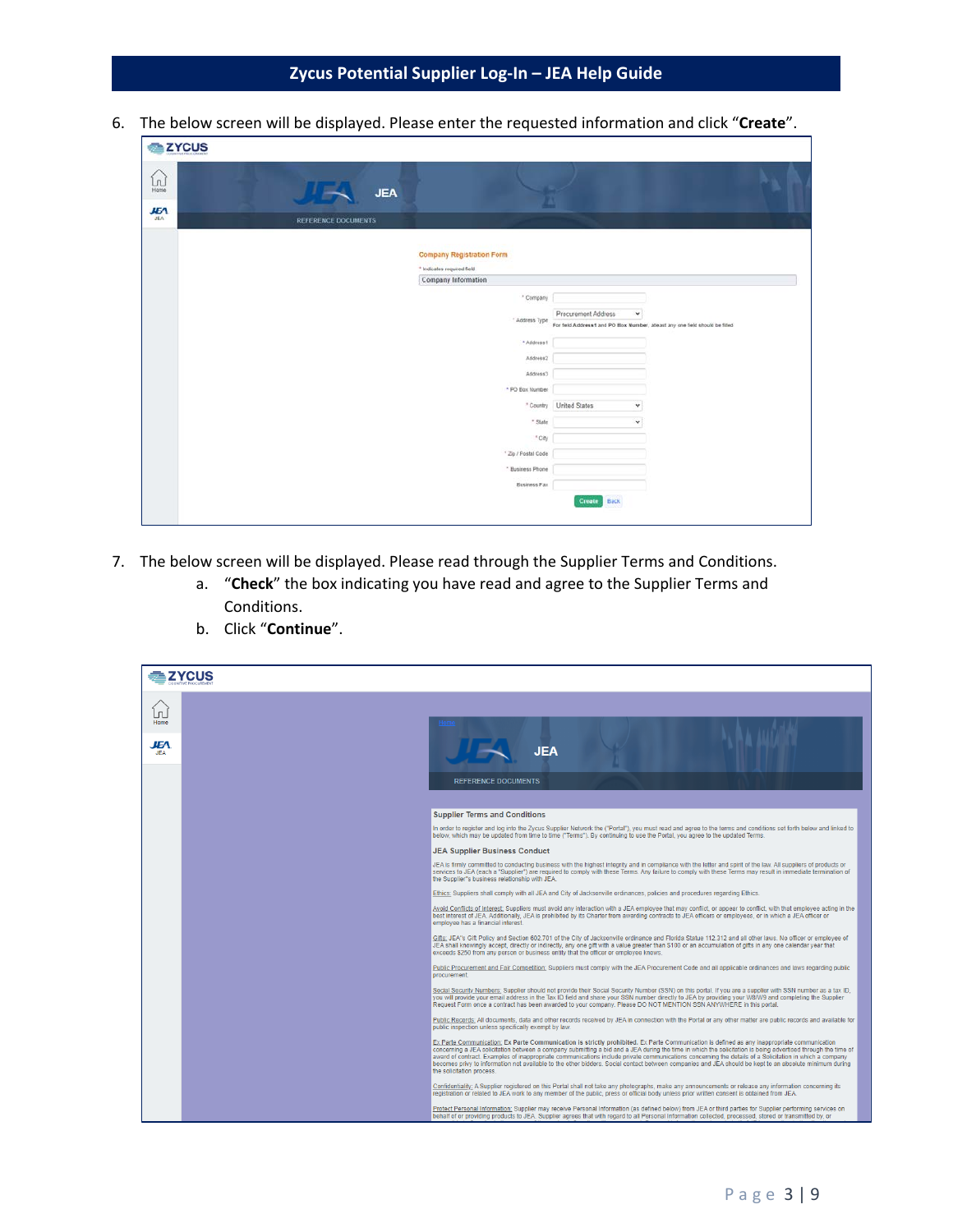8. The below screen will be displayed. Please enter the requested information and click "**Save & Submit**".

| <b>SZYCUS</b>                                                                 |                              |                                    |                                                                                                                                     |                           | Manage Companies v         | Settings $\vee$ Help $\vee$ | $R$ $\vee$    |
|-------------------------------------------------------------------------------|------------------------------|------------------------------------|-------------------------------------------------------------------------------------------------------------------------------------|---------------------------|----------------------------|-----------------------------|---------------|
| $\begin{bmatrix} 1 \\ 0 \\ \text{true} \end{bmatrix}$<br>$\frac{1}{\sqrt{2}}$ |                              | <b>JEA</b><br>REFERENCE DOCUMENTS  |                                                                                                                                     |                           |                            |                             |               |
|                                                                               | Address."<br>Company *       |                                    |                                                                                                                                     |                           |                            |                             |               |
|                                                                               | Company Details *            | <b>Company Details</b>             |                                                                                                                                     |                           |                            |                             |               |
|                                                                               | Supplier Products & Services |                                    | Note: The Vendor Name needs to match on the W9 and the Division of Corporations for the state they are incorporated.                |                           |                            |                             |               |
|                                                                               |                              | Legal Name * O                     | JEA TEST SUPPLIER                                                                                                                   | Business Name O           |                            |                             |               |
|                                                                               |                              | Legal Structure *                  | $\tilde{\phantom{a}}$                                                                                                               | Are you JSEB certified? * |                            | $\omega$                    |               |
|                                                                               |                              | JSEB Vendor ID                     |                                                                                                                                     | Small Business Type       |                            | v                           |               |
|                                                                               |                              | Global Supplier Identifier         | 4729                                                                                                                                | Supporting Documents      | Choose File No file chosen |                             |               |
|                                                                               |                              | Oracle ERP ID                      |                                                                                                                                     |                           |                            |                             |               |
|                                                                               |                              | <b>Tax Information</b>             |                                                                                                                                     |                           |                            |                             |               |
|                                                                               |                              |                                    | Note: If Other is selected, please do not enter your SSN. Type your E-Mail ID in the Tax ID field and be sure to upload your W8/W9. |                           |                            |                             |               |
|                                                                               |                              | Tax ID / W3 / W9 form not required | a                                                                                                                                   | Tax ID Format             | C Federal TAX ID C Other   |                             |               |
|                                                                               |                              | WBW9 Form <sup>0</sup>             | Choose File No file chosen                                                                                                          | Tax ID."                  |                            |                             |               |
|                                                                               | Cancel                       |                                    |                                                                                                                                     |                           |                            | Save & Submit               | Save as Draft |

9. The below screen will be displayed. Once your request is approved, the status will change from Pending Approval to Approved. Check under the "**Completed Requests**" tab.

|                                                                                                                                                                                                                                                                                                                                                             | <b>Humo</b>         |                           |                |                  |                               |              | Manage Companies v                                     | Settings v. | R<br>Help v |
|-------------------------------------------------------------------------------------------------------------------------------------------------------------------------------------------------------------------------------------------------------------------------------------------------------------------------------------------------------------|---------------------|---------------------------|----------------|------------------|-------------------------------|--------------|--------------------------------------------------------|-------------|-------------|
| <b>My Requests</b><br>Service Miller<br>Req. No.<br>0203                                                                                                                                                                                                                                                                                                    |                     |                           |                |                  |                               |              |                                                        |             |             |
|                                                                                                                                                                                                                                                                                                                                                             |                     |                           |                |                  |                               |              |                                                        |             |             |
|                                                                                                                                                                                                                                                                                                                                                             | <b>My Companies</b> | <b>Completed Requests</b> |                |                  |                               |              |                                                        |             |             |
|                                                                                                                                                                                                                                                                                                                                                             |                     |                           | Request Type O | Supplier Type    | .<br><b>Business Location</b> | Requested On | <b>ASSESSMENT CONTROL</b><br><b>Total Elapsed Time</b> | Status :    | Actions     |
| <b>ZYCUS</b><br>$\left[\begin{smallmatrix} 1\\ 1\end{smallmatrix}\right]$<br><b>JEA</b><br><b>JEA</b><br><b>JEA</b><br><b>REFERENCE DOCUMENTS</b><br>Supplier request '9202' has been submitted and is pending Business User's approval<br><b>SD</b> My Alerts<br>6500<br>Company Name<br>4729<br><b>IEA TEST SUPPLIER-15</b><br>Create<br><b>Potential</b> | $\rightarrow$       | 05/18/2021                | 00:00          | Pending Approval | 自觉度                           |              |                                                        |             |             |

- 10. Refresh your screen. Click on the "**My Companies**" tab.
	- a. Your Company Status should show "**Active**" and Created As "**Potential**".

|                                                                                                                                        |                     | Home                      | <b>JEA</b>                 |            | U.             |                | 3333                     | $\left\vert \cdot \right\vert$ R $\left\vert \times \right\vert$<br>$Heip \sim$<br>Manage Companies ~<br>Settings v |
|----------------------------------------------------------------------------------------------------------------------------------------|---------------------|---------------------------|----------------------------|------------|----------------|----------------|--------------------------|---------------------------------------------------------------------------------------------------------------------|
|                                                                                                                                        |                     |                           | <b>REFERENCE DOCUMENTS</b> |            |                |                |                          |                                                                                                                     |
| <b>SZYCUS</b><br>$\begin{bmatrix} 1 \\ 0 \\ 0 \end{bmatrix}$<br>$\frac{1}{2}$<br><b>Hy Requests</b><br><b>Internet</b><br>GSID<br>4729 | <b>Hy Companies</b> | <b>Completed Requests</b> | <b>AP</b> My Alerts        |            |                |                | Need help with this page |                                                                                                                     |
|                                                                                                                                        |                     | Company Name              |                            | Created On | Last Edited On | Company Status | Created As               | Actions                                                                                                             |
|                                                                                                                                        |                     | JEA TEST SUPPLIER-15      |                            | 05/18/2021 | 05/18/2021     | Active         | Potential                | <b>Cold</b>                                                                                                         |
|                                                                                                                                        |                     |                           |                            |            |                |                |                          |                                                                                                                     |
|                                                                                                                                        |                     |                           |                            |            |                |                |                          |                                                                                                                     |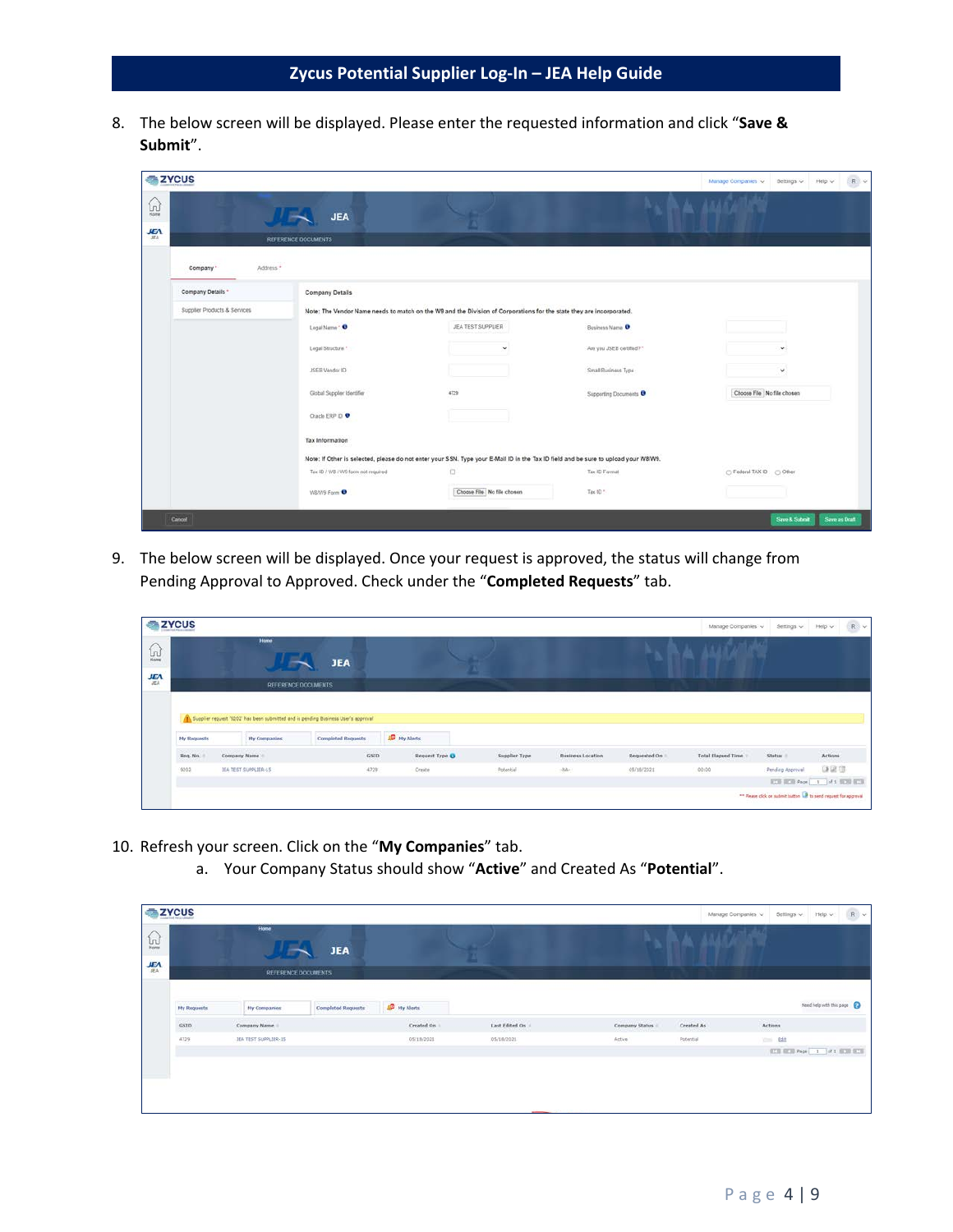- 11. Click on the "**Manage Companies**" tab. The below screen will be displayed.
	- a. You may receive a message stating "You are not linked with any customer yet. Please contact your customer to initiate connection."
	- b. Select the option to log out.

| <b>EXPLOSE</b>                                             |              |                   |                                                                                                |                     |         |
|------------------------------------------------------------|--------------|-------------------|------------------------------------------------------------------------------------------------|---------------------|---------|
| $\left[\begin{smallmatrix} 1\\ 0 \end{smallmatrix}\right]$ | My Customers |                   |                                                                                                |                     |         |
| 嘞                                                          |              | Sr. No.           | <b>My Companies</b>                                                                            | <b>My Customers</b> | Actions |
|                                                            |              |                   | You are not linked with any customer yet. Please contact your customer to initiate connection. |                     |         |
|                                                            |              | Show 10 V entries |                                                                                                |                     |         |

12. Log back into Zycus, using the **left side** of the below screen.

|                                        | English (US)<br>$\mathcal{L}_{\mathcal{F}}$<br>$(x_N)$ Zycus Supplier Network<br>New User? Register<br>Need folp in registering? (a)<br><b>Email Accress</b><br>Existing user? Log-in<br>Type your email address new<br><b>Email Id</b><br>Password<br>Type your email address here<br>GB-<br>Type passwore here<br>Login with OTP<br>Confirm Password<br>Password<br>Religio password here<br>gib.<br>œ.<br>Type password here<br>Forgot Password?<br>Please Answer<br>$0 + 6 =$<br>Login<br>I accept Terms and Conditions<br>Register<br>Help & Support   Terms of Use   Privacy of Use   emPowered by ZYCUS |                                                              |  |  |
|----------------------------------------|----------------------------------------------------------------------------------------------------------------------------------------------------------------------------------------------------------------------------------------------------------------------------------------------------------------------------------------------------------------------------------------------------------------------------------------------------------------------------------------------------------------------------------------------------------------------------------------------------------------|--------------------------------------------------------------|--|--|
|                                        |                                                                                                                                                                                                                                                                                                                                                                                                                                                                                                                                                                                                                |                                                              |  |  |
|                                        |                                                                                                                                                                                                                                                                                                                                                                                                                                                                                                                                                                                                                |                                                              |  |  |
|                                        |                                                                                                                                                                                                                                                                                                                                                                                                                                                                                                                                                                                                                |                                                              |  |  |
|                                        |                                                                                                                                                                                                                                                                                                                                                                                                                                                                                                                                                                                                                |                                                              |  |  |
|                                        |                                                                                                                                                                                                                                                                                                                                                                                                                                                                                                                                                                                                                |                                                              |  |  |
|                                        |                                                                                                                                                                                                                                                                                                                                                                                                                                                                                                                                                                                                                |                                                              |  |  |
|                                        |                                                                                                                                                                                                                                                                                                                                                                                                                                                                                                                                                                                                                |                                                              |  |  |
|                                        |                                                                                                                                                                                                                                                                                                                                                                                                                                                                                                                                                                                                                |                                                              |  |  |
|                                        |                                                                                                                                                                                                                                                                                                                                                                                                                                                                                                                                                                                                                |                                                              |  |  |
|                                        |                                                                                                                                                                                                                                                                                                                                                                                                                                                                                                                                                                                                                |                                                              |  |  |
|                                        |                                                                                                                                                                                                                                                                                                                                                                                                                                                                                                                                                                                                                |                                                              |  |  |
|                                        |                                                                                                                                                                                                                                                                                                                                                                                                                                                                                                                                                                                                                |                                                              |  |  |
|                                        |                                                                                                                                                                                                                                                                                                                                                                                                                                                                                                                                                                                                                |                                                              |  |  |
|                                        |                                                                                                                                                                                                                                                                                                                                                                                                                                                                                                                                                                                                                |                                                              |  |  |
| 2000 - Zycus Inc., All Rights Reserved |                                                                                                                                                                                                                                                                                                                                                                                                                                                                                                                                                                                                                | In case of any queries, contact us at foch support@zycus.com |  |  |

13. When you log back in, you should see the below screen. The JEA Sourcing Events should now be displayed.

| <b>EXYCUS</b>                           |                                                                                                                                                                 |                                                               | $\text{Image Conposite } \nu \qquad \text{Setting } \nu \qquad \text{Heip } \nu \qquad \text{$\mathsf{R}$} \quad \nu$ |                                                    |  |
|-----------------------------------------|-----------------------------------------------------------------------------------------------------------------------------------------------------------------|---------------------------------------------------------------|-----------------------------------------------------------------------------------------------------------------------|----------------------------------------------------|--|
| All Customers V<br>โกไ<br><b>Hote</b>   |                                                                                                                                                                 |                                                               |                                                                                                                       |                                                    |  |
| <b>JEA</b><br><b>GRAC</b>               | Add Card Library                                                                                                                                                |                                                               |                                                                                                                       |                                                    |  |
|                                         | Sourcing Events                                                                                                                                                 | Contracts<br>÷                                                |                                                                                                                       |                                                    |  |
|                                         | RFP - Heat Trace Inspection and Repart Services County<br>Customer<br>Event ld<br>Event Type<br>Open Date<br>JFA<br>1410334446<br>prp<br>06/18/2021 0.          |                                                               |                                                                                                                       |                                                    |  |
|                                         | REP LIDAR MAPPING SERVICES<br>ortar<br>0.000<br>Customer<br><b>Fyent ld</b><br><b>Event Type</b><br>Does Date<br>JEA<br>1410335448<br><b>RFP</b><br>05/15/20211 | Aid Badsords to Display                                       |                                                                                                                       |                                                    |  |
|                                         | IFB Quest Software Licenses and Maintenance 2021<br><b>CPUN</b><br>Customer.<br>EventId<br>Event Type<br>Open Date<br>JEA<br>1410335849<br>RFQ<br>05/14/2021 1  |                                                               |                                                                                                                       |                                                    |  |
|                                         | 3 of ST records displayed<br>View More                                                                                                                          |                                                               |                                                                                                                       |                                                    |  |
|                                         | <b>Supplier Requests</b>                                                                                                                                        | Alerts                                                        |                                                                                                                       |                                                    |  |
|                                         | JEATEST SUPPLIER 15 AVAILANT<br><b>GSD CONSUMING THE REAL PROPERTY</b><br>Requested On<br>4729<br>05/18/2021                                                    |                                                               |                                                                                                                       |                                                    |  |
|                                         | 1 of 1 records staplayed<br>View More                                                                                                                           | No Records to Display<br>11:12:00:00                          |                                                                                                                       |                                                    |  |
|                                         |                                                                                                                                                                 |                                                               |                                                                                                                       |                                                    |  |
|                                         |                                                                                                                                                                 |                                                               |                                                                                                                       |                                                    |  |
| @2020 - Zyrus Inc., All Rights Reserved |                                                                                                                                                                 | In case of any species, contact plays and appoint threat per- |                                                                                                                       | Term of the 1 Philadelphia 1 and countries EYCUS 1 |  |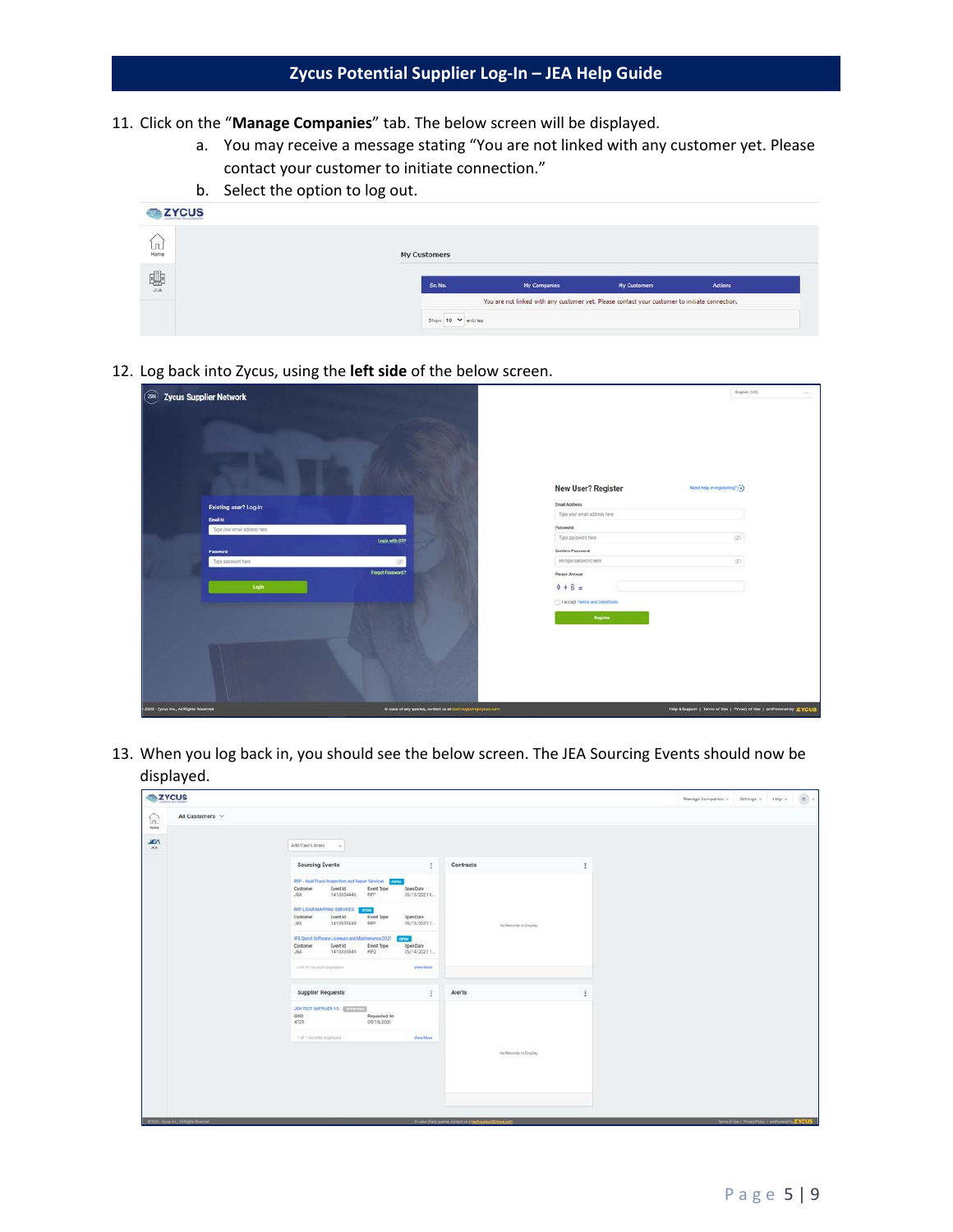- 14. If you do not see the **JEA Sourcing Events**:
	- a. Make sure you have JEA selected as a customer on the home screen.
	- b. Make sure the "Sourcing Events" card is selected.
- 15. To view and update the contacts associated with your supplier profile, select "**Manage Companies**", then "**My Customers**".

| <b>ZYCUS</b>  |                                       |                                                 |                     |          |                       | Manage Companies $\sim$ Settings $\sim$ Help $\sim$ |  | Rv |
|---------------|---------------------------------------|-------------------------------------------------|---------------------|----------|-----------------------|-----------------------------------------------------|--|----|
| $\frac{1}{2}$ | My Customers                          |                                                 |                     |          |                       |                                                     |  |    |
| $rac{J}{\pi}$ |                                       | Security My Companies V My Customers V Co Clear |                     |          |                       |                                                     |  |    |
|               | <b>Botto</b>                          | My Companies                                    | <b>My Contoming</b> | :Actions |                       |                                                     |  |    |
|               |                                       | <b>JEA TEST SUPPLIER-15</b>                     | $26A$               |          | $\sqrt{2}$            |                                                     |  |    |
|               | Show 10. $\blacktriangledown$ antries |                                                 |                     |          | 01 4 Page 1 of 1 9 30 |                                                     |  |    |
|               |                                       |                                                 |                     |          |                       |                                                     |  |    |

- 16. Click the "**Pencil**" under Address to edit the Company Profile.
- 17. The below screen will be displayed. Click "**Address**".

| <b>ELZYCUS</b>                   |                              |                            |                                             |                                                                                                                                                                |                          | $R$ $\sim$<br>Manage Companies<br>Setings v Help v |
|----------------------------------|------------------------------|----------------------------|---------------------------------------------|----------------------------------------------------------------------------------------------------------------------------------------------------------------|--------------------------|----------------------------------------------------|
| ίn,<br><b>Home</b><br><b>JEA</b> |                              |                            | <b>JEA</b>                                  |                                                                                                                                                                |                          |                                                    |
| ALA                              | Company"                     | <b>ACCOUNT</b><br>Address* | <b>CONTRACTS</b><br><b>EVENTS</b>           | REFERENCE DOCUMENTS                                                                                                                                            |                          |                                                    |
|                                  | Company Details *            |                            | <b>Company Details</b>                      |                                                                                                                                                                |                          |                                                    |
|                                  | Supplier Products & Services |                            | Logal Name * 8                              | Note: The Vendor Name needs to match on the W9 and the Division of Corporations for the state they are incorporated.<br>JEA TEST SUPPLIER                      | <b>Business Name O</b>   |                                                    |
|                                  |                              |                            | Legal Structure *                           | Corporation<br>×                                                                                                                                               | Are you JSEB certified?" | Yes - Construction v                               |
|                                  |                              |                            | JSEB Vendor 1D                              |                                                                                                                                                                | Small Business Type      | African American v                                 |
|                                  |                              |                            | Global Supplier Identifier<br>Oracle ERP ID | 4725                                                                                                                                                           | Supporting Documents     | Chouse File: No file chosen                        |
|                                  |                              |                            | Tax Information                             |                                                                                                                                                                |                          |                                                    |
|                                  |                              |                            | Tax ID / W8 / W9 form not required          | Note: If Other is selected, please do not enter your SSN. Type your E-Mail ID in the Tax ID field and be sure to upload your W8/W9.<br>$\overline{\mathbf{z}}$ |                          |                                                    |
|                                  |                              |                            |                                             |                                                                                                                                                                |                          | * indicates mandatory fields and verys             |
|                                  | Cancel                       |                            |                                             |                                                                                                                                                                |                          | Save & Submit<br>Save as Draft                     |

18. The below screen will be displayed. Click "**Contact Details**".

| <b>EXTREMEL</b>   |                |                        |                                  |                                                 |                  |              |                 | Manage Companies  | Settings v Help v |                             | $\mathbb{R} \times I$ |
|-------------------|----------------|------------------------|----------------------------------|-------------------------------------------------|------------------|--------------|-----------------|-------------------|-------------------|-----------------------------|-----------------------|
|                   |                | <b>JEA</b>             |                                  |                                                 |                  |              |                 |                   |                   |                             |                       |
|                   | <b>ACCOUNT</b> | <b>EVENTS</b>          | <b>CONTRACTS</b>                 | REFERENCE DOCUMENTS                             |                  |              |                 |                   |                   |                             |                       |
| Company *         | Address *      |                        |                                  |                                                 |                  |              |                 |                   |                   |                             |                       |
| All Locations "   |                |                        | Select Legal/DBA supplier name * |                                                 | JEATEST SUPPLI V |              |                 |                   |                   | AddNow                      |                       |
| Contact Details * |                | Associated Address(es) |                                  |                                                 |                  |              |                 |                   |                   |                             |                       |
|                   |                | Address ID             | Account Group                    | Address                                         |                  | Fhone        | Phone Extension | Fax Fax Extension | <b>RT</b> Address | Actions                     |                       |
|                   |                |                        | Procurement Address              | 21 W CHURCH ST. JACKSONVILLE, US-FL, 32202, USA |                  | 904-665-6257 |                 |                   |                   | u                           | 13                    |
|                   |                |                        |                                  |                                                 |                  |              |                 |                   |                   |                             |                       |
|                   |                |                        |                                  |                                                 |                  |              |                 |                   |                   |                             |                       |
|                   |                |                        |                                  |                                                 |                  |              |                 |                   |                   | * indicates mandatory views |                       |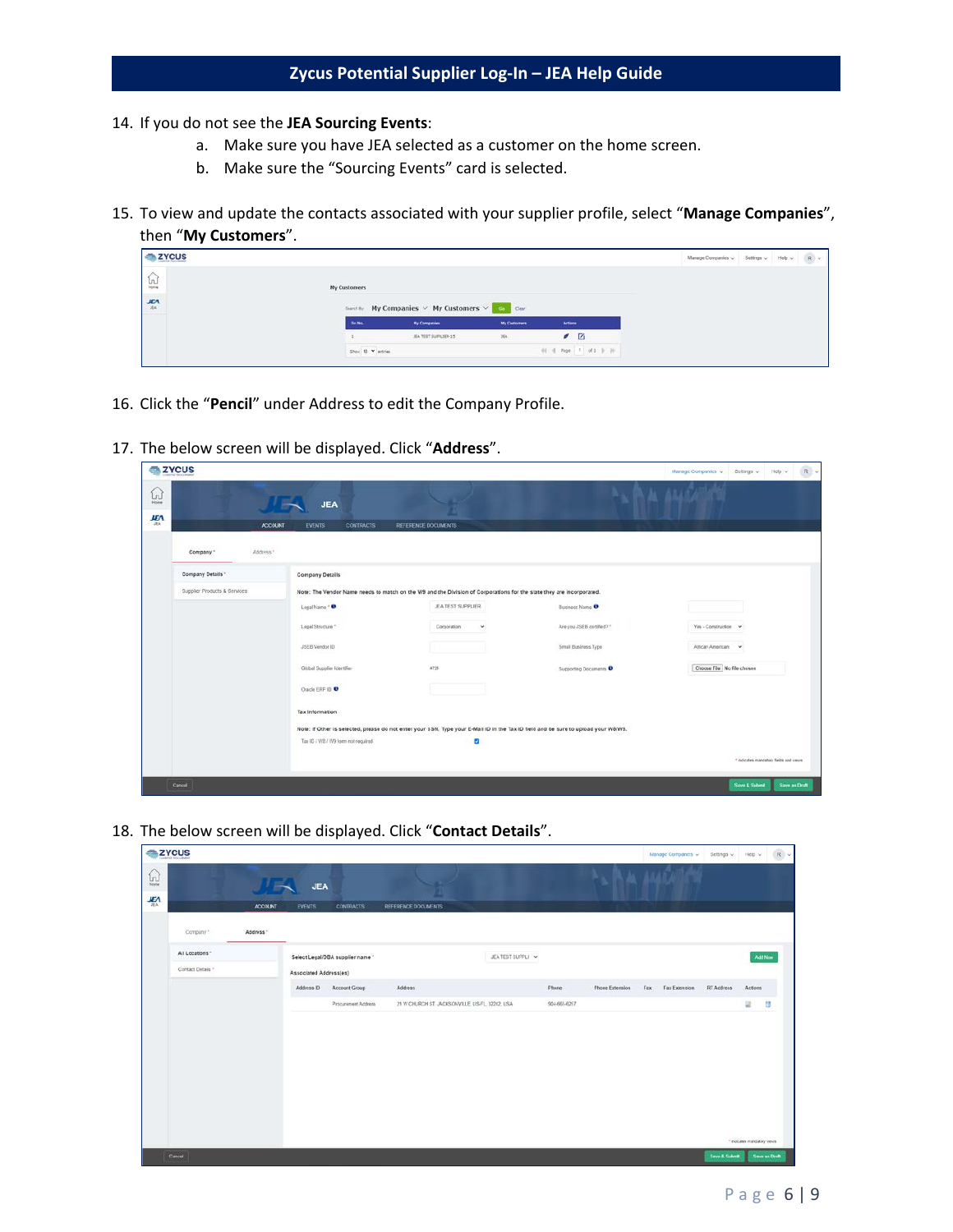- 19. The below screen will be displayed. You can edit an existing contact or add a new contact.
	- **E** ZYCUS  $\widehat{\mathbb{D}}$ JEA **JEA** ACCOUNT EVENTS Address \* Company<sup>1</sup> All Locations." Showing Contact Details for All Locations Add New Contact Details For Contact Type First Middle Last Title Email<br>Address Contact Type Name Name Name Title Email -<br>Phone Phone Coll Fax Extension Time Base Date Number<br>- Extension Number Extension Zone language Format Format (ADDRESS)21 PROCURENENT Rite  ${\sf Scott} \qquad {\sf Meager} \qquad {\sf crossB6Qgmal \; com} \qquad \begin{array}{l} {\sf 904}\\ {\sf 665} \end{array}$
- a. To add a new contact, click "**Add New**".

- 20. The below screen will be displayed. Please enter the requested information. Click **Save**.
	- a. Please be sure to select:
		- i. Time Zone = EST; Base Language = English
		- ii. Date Format = MM/dd/yyyy; Number Format = N,NNN.NN
		- iii. Currency = USD
		- iv. Supplier Portal Access = Yes; Select: My Performance, My Profile, My Contracts and MY RFXs

| Add Showing Contact Details for All Locations    |              |                |                         |                                                                                             |
|--------------------------------------------------|--------------|----------------|-------------------------|---------------------------------------------------------------------------------------------|
| <b>Showing Contact Details for All Locations</b> |              |                |                         |                                                                                             |
| For Address *                                    | $\checkmark$ |                |                         |                                                                                             |
| Contact Type *                                   | $\checkmark$ |                |                         |                                                                                             |
| First Name*                                      |              |                |                         |                                                                                             |
| <b>Middle Name</b>                               |              |                |                         |                                                                                             |
| Last Name*                                       |              |                |                         |                                                                                             |
| Title *                                          |              |                |                         |                                                                                             |
| Email *                                          |              |                | Time Zone               | EST<br>$\dot{\mathbf{v}}$                                                                   |
| Phone Number*                                    |              |                | Base language           | ENGLISH<br>v                                                                                |
| <b>Phone Extension</b>                           |              |                | Date Format             | MM/dd/yyyy.hh:mn ~                                                                          |
| <b>Cell Number</b>                               |              |                | Number Format           | N.NNN.NN<br>$\checkmark$                                                                    |
| Fax                                              |              |                | Currency                | <b>US</b> Dollar<br>٧                                                                       |
| <b>Fax Extension</b>                             |              |                |                         | s Yes ⊙ No                                                                                  |
| Time Zone                                        | $\checkmark$ |                |                         | Which modules on Supplier Portal will be accessible?"<br>My Performance (SPM)<br>□ iRequest |
| <b>Base language</b>                             | $\checkmark$ |                | Supplier Portal Access? | My RFXs and auction<br>My Profile (SIM)<br>(iSource)<br>My Contracts                        |
| <b>Date Format</b>                               | $\checkmark$ |                |                         | (iContract)                                                                                 |
|                                                  |              |                |                         | <sup>1</sup> indicates mandatory fields                                                     |
|                                                  |              | Cancel<br>Save |                         | Cancel                                                                                      |

Page 7 | 9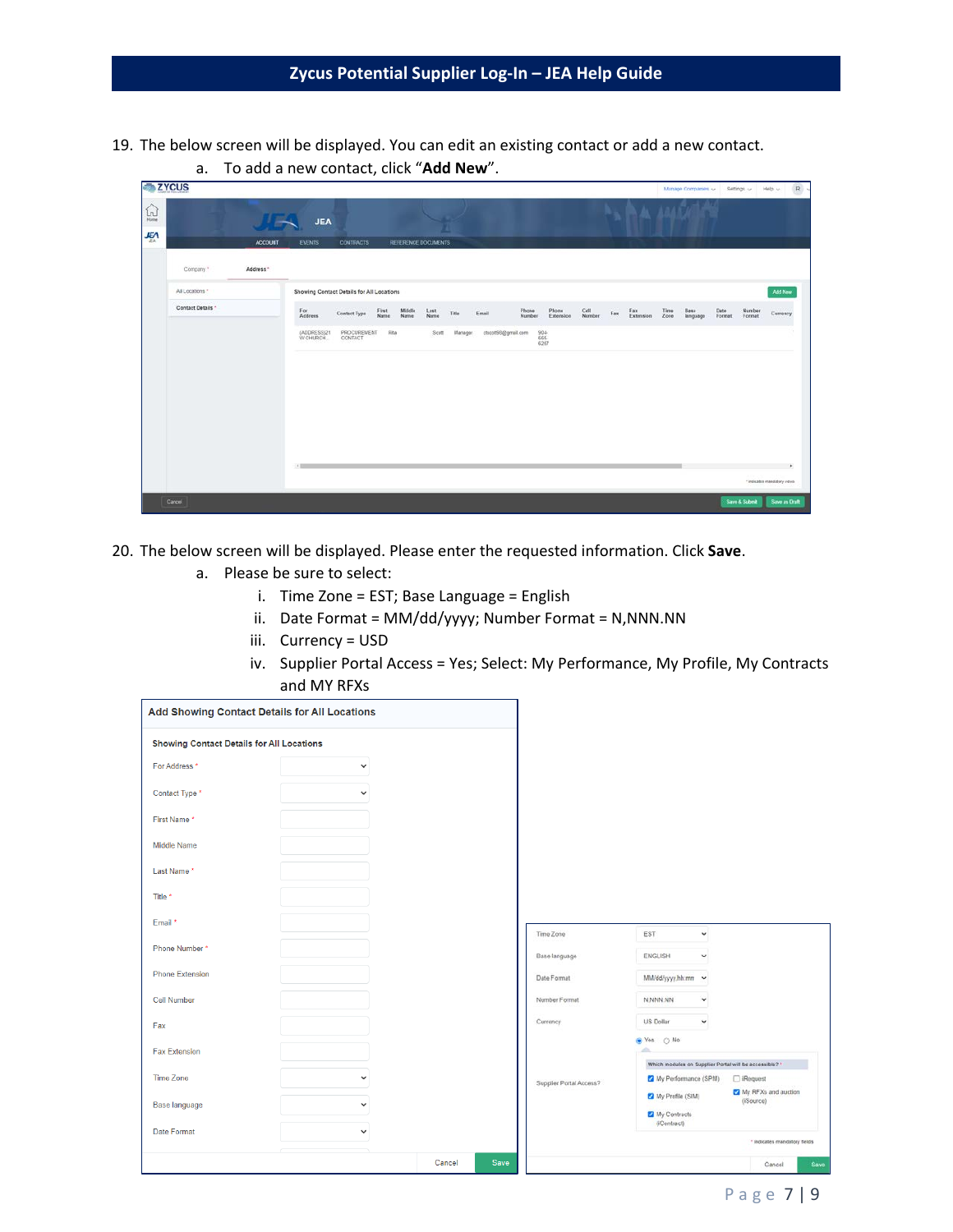21. The below screen will be displayed. Review the contact information you entered, make sure it is correct. Click **Save & Submit**.

| <b>SZYCUS</b>                   |                   |                |                         |                                           |               |                     |              |                    |                     |                         |                    |                |            |                  |              | Manage Companies w | Settings v                | Hep v                        | $\mathbb{R} \times$ |
|---------------------------------|-------------------|----------------|-------------------------|-------------------------------------------|---------------|---------------------|--------------|--------------------|---------------------|-------------------------|--------------------|----------------|------------|------------------|--------------|--------------------|---------------------------|------------------------------|---------------------|
| $\widehat{\mathbb{R}}$          |                   |                | <b>JEA</b>              |                                           |               |                     |              |                    |                     |                         |                    |                |            | A ALACARE        |              |                    |                           |                              |                     |
| $\frac{H\mathcal{M}}{R\lambda}$ |                   | <b>ACCOUNT</b> | <b>EVENTS</b>           | <b>CONTRACTS</b>                          |               | REFERENCE DOCUMENTS |              |                    |                     |                         |                    |                |            |                  |              |                    |                           |                              |                     |
|                                 | Company *         | Address *      |                         |                                           |               |                     |              |                    |                     |                         |                    |                |            |                  |              |                    |                           |                              |                     |
|                                 | All Locations *   |                |                         | Showing Contact Details for All Locations |               |                     |              |                    |                     |                         |                    |                |            |                  |              |                    |                           | <b>Add Now</b>               |                     |
|                                 | Contact Details * |                | For Address             | Contact Type                              | First<br>Name | Middle<br>Name      | Last<br>Name | Title              | Email               | Phone<br>Number         | Phone<br>Extension | Cell<br>Number | $\rm{Fix}$ | Fax<br>Extension | Time<br>Zone | Base<br>language   | Dato Format               |                              | $\frac{Nu}{Fo}$     |
|                                 |                   |                | (ADDRESS)21<br>W CHURCH | PROCUREMENT<br>CONTACT                    | Rita          |                     | Scott        | Manager            | ctscott98@gmail.com | $rac{904}{666}$<br>6257 |                    |                |            |                  |              |                    |                           |                              |                     |
|                                 |                   |                | (ADDRESS)21<br>W.CH     | PROCUREMENT<br>CONTACT                    | Bob           |                     | Jones        | Project<br>Manager | jsebpregram@jea.com | 904-565                 |                    |                |            |                  | EST          | ENGLISH            | MMIddiyyy.hh.mm.is.a N.NN |                              |                     |
|                                 |                   |                |                         |                                           |               |                     |              |                    |                     |                         |                    |                |            |                  |              |                    |                           |                              |                     |
|                                 |                   |                |                         |                                           |               |                     |              |                    |                     |                         |                    |                |            |                  |              |                    |                           |                              |                     |
|                                 |                   |                |                         |                                           |               |                     |              |                    |                     |                         |                    |                |            |                  |              |                    |                           |                              |                     |
|                                 |                   |                | $\sim$ 100              |                                           |               |                     |              |                    |                     |                         |                    |                |            |                  |              |                    |                           |                              |                     |
|                                 |                   |                |                         |                                           |               |                     |              |                    |                     |                         |                    |                |            |                  |              |                    |                           | * andicates imandatory views |                     |
|                                 | Cancel            |                |                         |                                           |               |                     |              |                    |                     |                         |                    |                |            |                  |              |                    | Save & Submit             | Save as Draft                |                     |

22. The below screen will be displayed. Click **Submit**.

| <b>Submit Request</b>            |        |               |
|----------------------------------|--------|---------------|
| Are you sure you want to submit? |        |               |
|                                  | Cancel | <b>Submit</b> |

23. The below screen will be displayed. Your request will be in a Pending Approval status.

| <b>EXYCUS</b> |                    |                                                                                     |                                   |                     |                 |                          |                 | Manage Companies          | Setlegs v. Help v. | R                                                                 |
|---------------|--------------------|-------------------------------------------------------------------------------------|-----------------------------------|---------------------|-----------------|--------------------------|-----------------|---------------------------|--------------------|-------------------------------------------------------------------|
| $\Omega$      |                    | Home                                                                                | <b>JEA</b>                        |                     |                 |                          |                 |                           |                    |                                                                   |
| 监             |                    | <b>ACCOUNT</b>                                                                      | <b>CONTRACTS</b><br><b>EVENTS</b> | REFERENCE DOCUMENTS |                 |                          |                 |                           |                    |                                                                   |
|               |                    | A Suppler request '9234' has been submitted and is pending Business User's approval |                                   |                     |                 |                          |                 |                           |                    |                                                                   |
|               | <b>My Requests</b> | My Companies                                                                        | Completed Requests                | <b>SE</b> Hy Norts  |                 |                          |                 |                           |                    |                                                                   |
|               | Req. No.           | Company Name                                                                        | GSID                              | Request Type @      | Supplier Type   | <b>Business Location</b> | Requested On :: | <b>Total Elapsed Time</b> | Status :           | Actions                                                           |
|               | 9204               | JEA TEST SUPRIMA-15                                                                 | 5720                              | 0.45                | <b>February</b> | $-14.5$                  | OUTB/2021       | 00.00                     | For ding Approval  | 923                                                               |
|               |                    |                                                                                     |                                   |                     |                 |                          |                 |                           |                    | ECR ECR Page   1   07 1   ECR ECR                                 |
|               |                    |                                                                                     |                                   |                     |                 |                          |                 |                           |                    | ** Rease clok on submit button Life to send request for approval. |

24. Refresh your screen. Click on "**Completed Requests**". You will see that your request has a status of Approved.

| <b>ZYCUS</b> |                    |                      |                                   |                     |               |                                         |                 | Manage Companies    | Settings ~        | $R$ $\sim$<br>Help v       |
|--------------|--------------------|----------------------|-----------------------------------|---------------------|---------------|-----------------------------------------|-----------------|---------------------|-------------------|----------------------------|
| $\Xi$        |                    | Home                 | <b>JEA</b>                        |                     |               |                                         |                 |                     |                   |                            |
| 學            |                    | ACCOUNT.             | <b>EVENTS</b><br><b>CONTRACTS</b> | REFERENCE DOCUMENTS |               |                                         |                 |                     |                   |                            |
|              | <b>Hy Requests</b> | <b>Hy Companies</b>  | <b>Completed Requests</b>         | <b>ID</b> Hy Alerts |               |                                         |                 |                     |                   |                            |
|              | Reg. No.: 11       | Company Name ::      | <b>GSID</b>                       | Request Type O      | Supplier Type | Business Location                       | Requested On: 1 | Total Elapsed Time: | Status:<br>ann an | <b>Actions</b>             |
|              | 3224               | JEA TEST SUPPLIER-15 | 4729                              | 561                 | Potential     | $\langle \mathrm{E} \mathrm{I} \rangle$ | 03/18/2021      | 00:00<br>-322       | Approved          | 自言症                        |
|              | 9202               | JEA TEST SUPPLIER-15 | 4729.                             | Create              | Potential     | $d\Omega\omega$                         | 05/18/2021      | 30:00               | Attroved          | 927                        |
|              |                    |                      |                                   |                     |               |                                         |                 |                     |                   | 020 020 Page 1 011 020 020 |